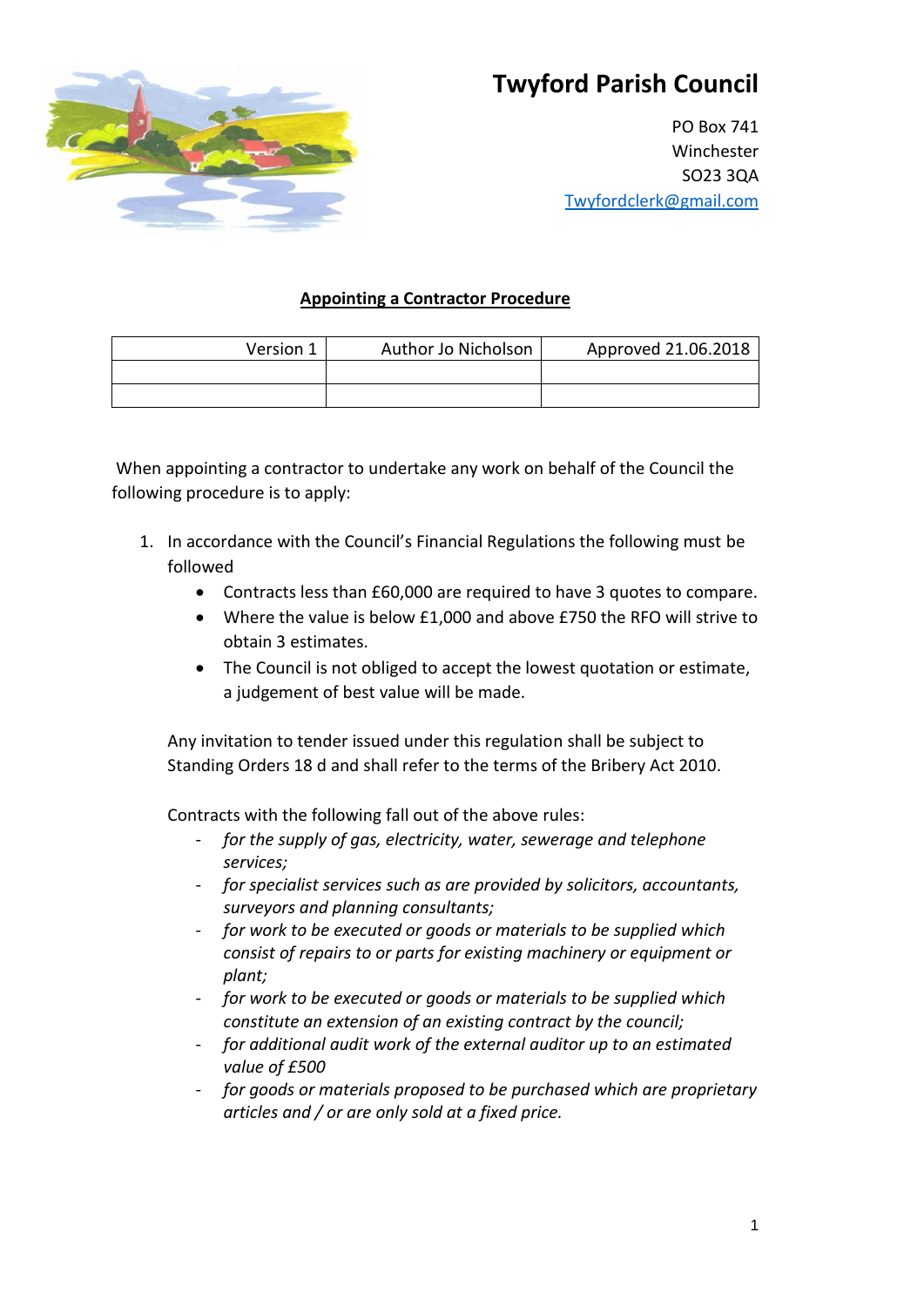- 2. Tenders must be advertised by as many channels possible including TIS and www.twyfordhants.org.uk
- 3. Tender responses must be posted to the Clerk, and must stay in a sealed envelope until all parties are together and opened together. The parties must include the clerk and one other officer. Tenders must be evaluated against pre-determined criteria.
- 4. No parties are to be publicly named in discussion of the tenders, they are to be referenced as party A, B, C, D etc. When a party has won a tender, they can be publicly named. The commitment to appoint a contractor will be Minuted, with the terms of the agreement.
- 5. Before site work commences, including construction work, ground maintenance and landscaping, the following must be in place, and be sited by the RFO or Chairman. This applies for all contractors appointed, regardless of value of contract.
	- a) Completed method statement (see Appendix 1 for an example)
	- b) Completed risk assessment (see Appendix 2 for an example)
	- c) Evidence of appropriate insurance
	- d) Evidence of compliance with relevant Government policy and regulations (CDM regulation)
	- e) Contract with agreed price and terms to be signed by both parties

If the contract does not deem to require all aspects of the above, a risk assessment must be completed by the Council and Minuted as either no risk, or accepted risk.

6. Ongoing review of contract progress is to take place at pre-agreed dates, and checks for compliance in accordance with item 5 above. Any variation to a contract or addition to or omission from a contract must be approved by the council and Clerk to the contractor in writing, the council being informed where the final cost is likely to exceed the financial provision.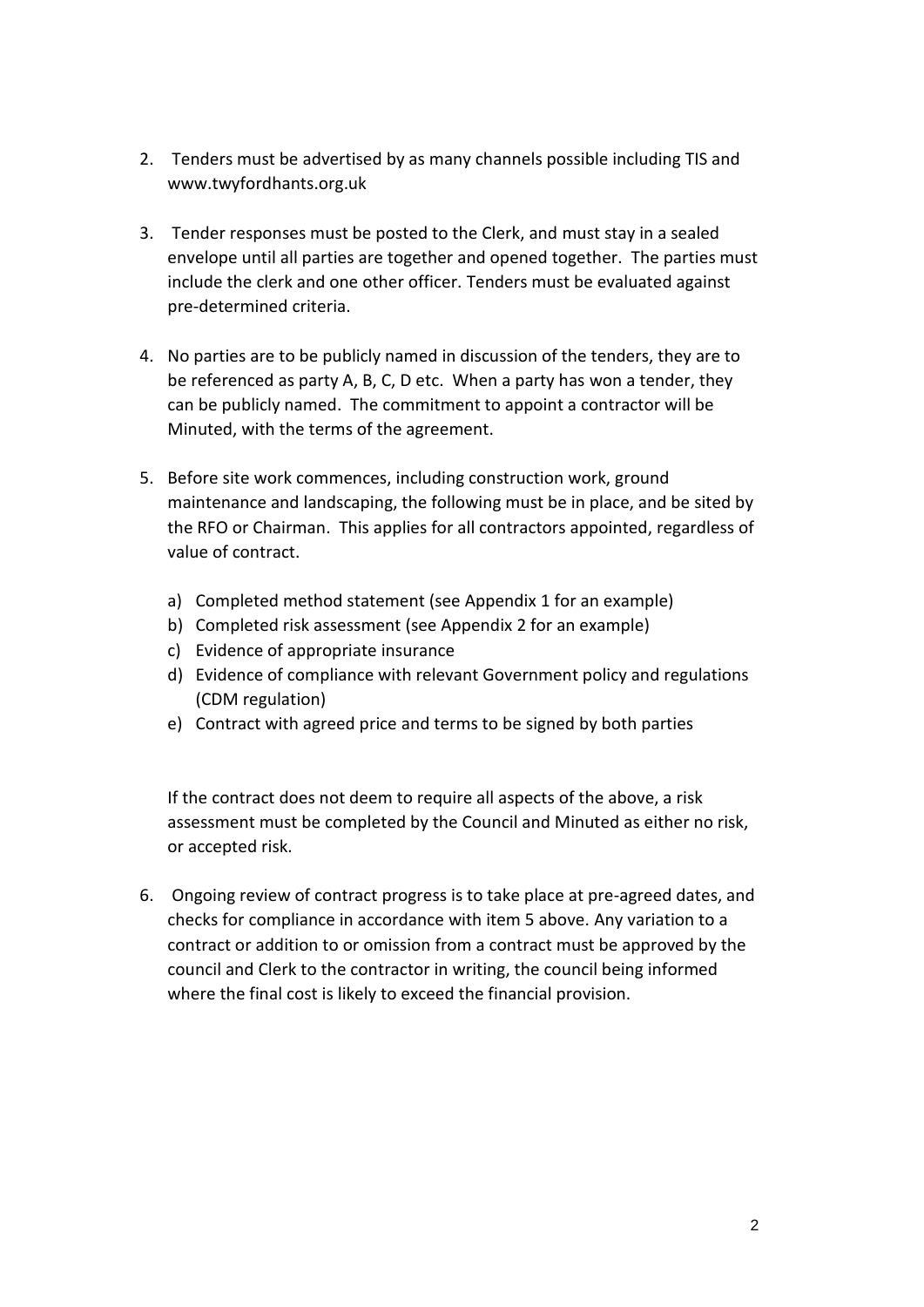

## **Twyford Parish Council**

PO Box 741 Winchester SO23 3QA [Twyfordclerk@gmail.com](mailto:Twyfordclerk@gmail.com)

## **Commencing contract with Twyford Parish Council: Checklist**

| <b>Name of Company</b>                                                  |                      |
|-------------------------------------------------------------------------|----------------------|
| Work to be undertaken                                                   |                      |
| Is work to be undertaken in a public<br>area?                           | Yes / no<br>Details: |
| Has a method statement been<br>produced?                                | Yes / no             |
| Has a risk assessment been<br>provided?                                 | Yes / no             |
| Which insurance certification is<br>required for the contract?          |                      |
| Has proof of relevant insurance<br>been provided?                       | Yes / no             |
| Is any proof of Government<br>compliance required for this<br>contract? | Yes / no<br>Details: |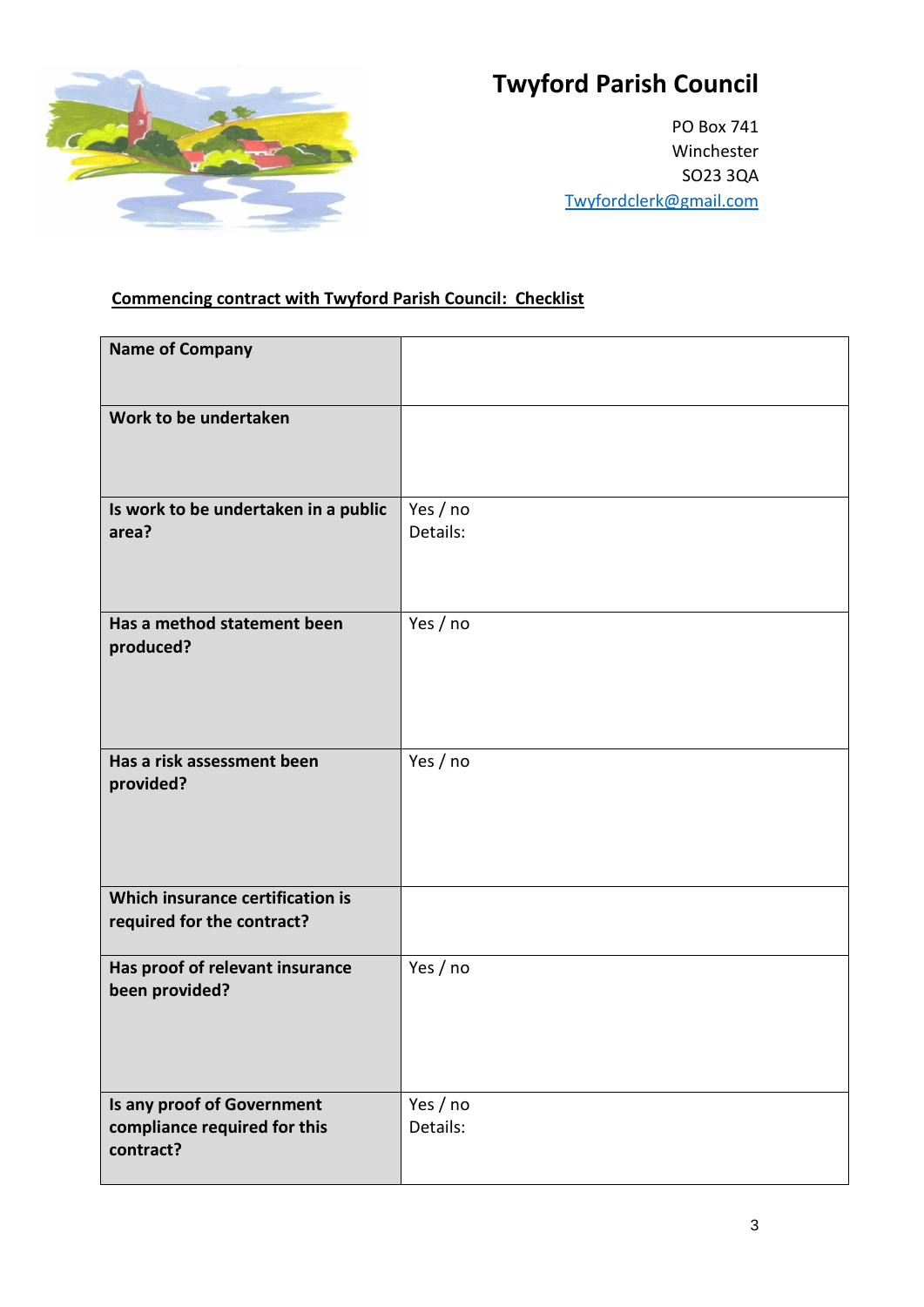| <b>Has proof of relevant Government</b><br>compliance been provided?                                                                                                            | Yes / no                                                                                                                    |
|---------------------------------------------------------------------------------------------------------------------------------------------------------------------------------|-----------------------------------------------------------------------------------------------------------------------------|
| Has an agreed contract / terms /<br>quote been agreed and signed by<br>both parties?                                                                                            | Yes / no<br>Details:                                                                                                        |
| Have emergency contact details                                                                                                                                                  | Yes / no                                                                                                                    |
| been shared with the contractor, so<br>there is a clear chain of<br>communication should anything<br>occur?                                                                     | Contractor main contact:<br>Name:<br>Tel:<br>Emergency contact:<br>TPC main contact:<br>Name:<br>Tel:<br>Emergency contact: |
| Has it been made clear to the<br>contractor that no additional<br>expenditure may be occurred by the<br>contractor without prior approval<br>by TPC?                            | Yes / no                                                                                                                    |
| What is the agreed quote?                                                                                                                                                       | Quote price (including VAT)                                                                                                 |
| What is the approx. start date and<br>end date of the work to be<br>undertaken?                                                                                                 |                                                                                                                             |
| Have hours of work been agreed (if<br>relevant to the contract)? Does the<br>hours of work impact on the<br>residents of Twyford? (eg. Noise /<br>disruption)                   |                                                                                                                             |
| Is access required to any site for the<br>contract? Has that been agreed with<br>the appropriate authorities<br>(including TPC) and who is<br>responsible for providing access? |                                                                                                                             |
| Is communication to the residents<br>of Twyford required for this work?                                                                                                         | Yes / no                                                                                                                    |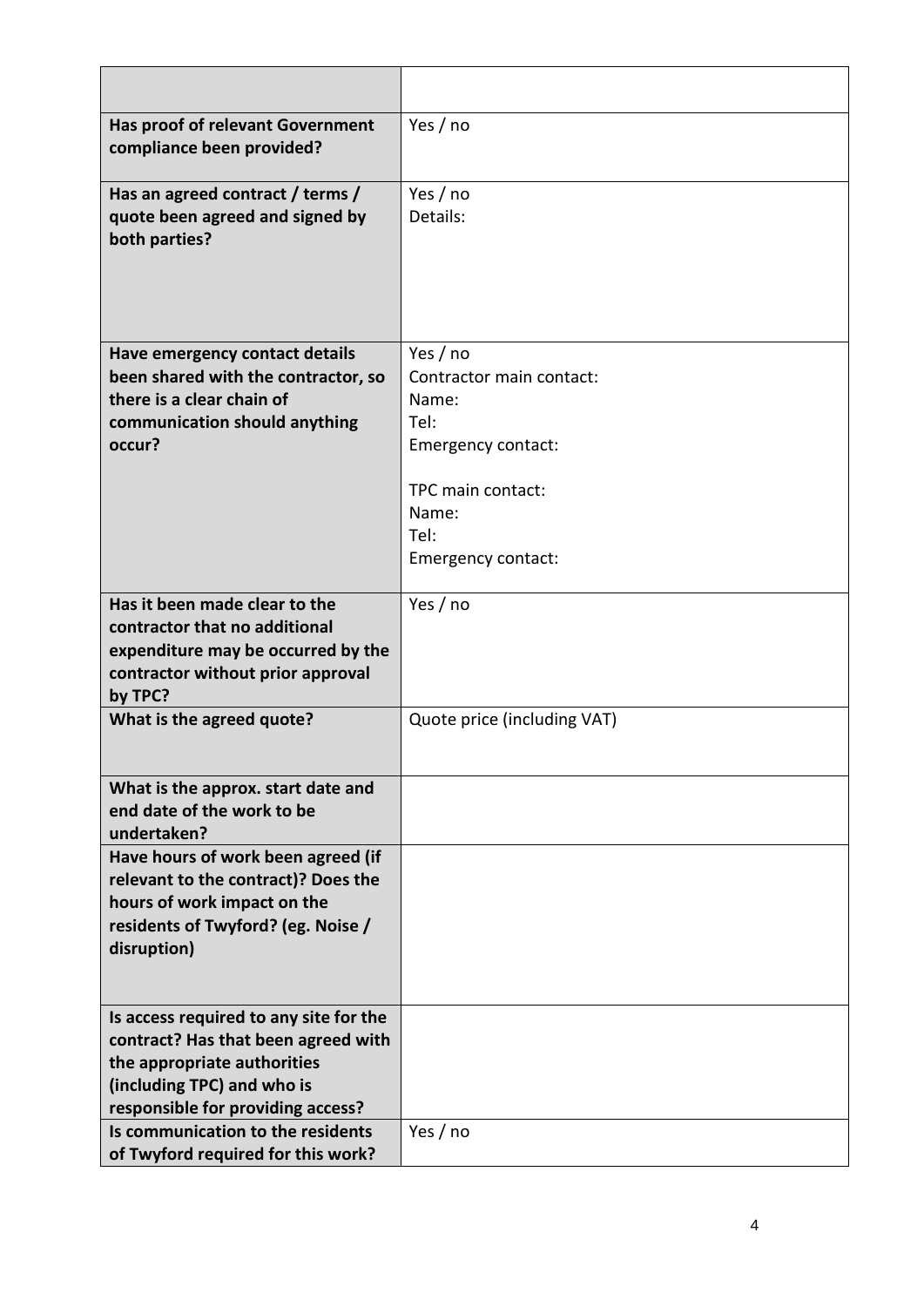| If communication is required, who is<br>conducting the communication, and<br>what is the timeline for<br>communication? | Details? |
|-------------------------------------------------------------------------------------------------------------------------|----------|
| Anything additional required?                                                                                           |          |
|                                                                                                                         |          |

| <b>Completed by TPC by:</b> | Completed by contractor by: |
|-----------------------------|-----------------------------|
| Name:                       | Company:                    |
| <b>Position:</b>            | Name:                       |
| Date:                       | <b>Position:</b>            |
| Signature:                  | Date:                       |
|                             | Signature:                  |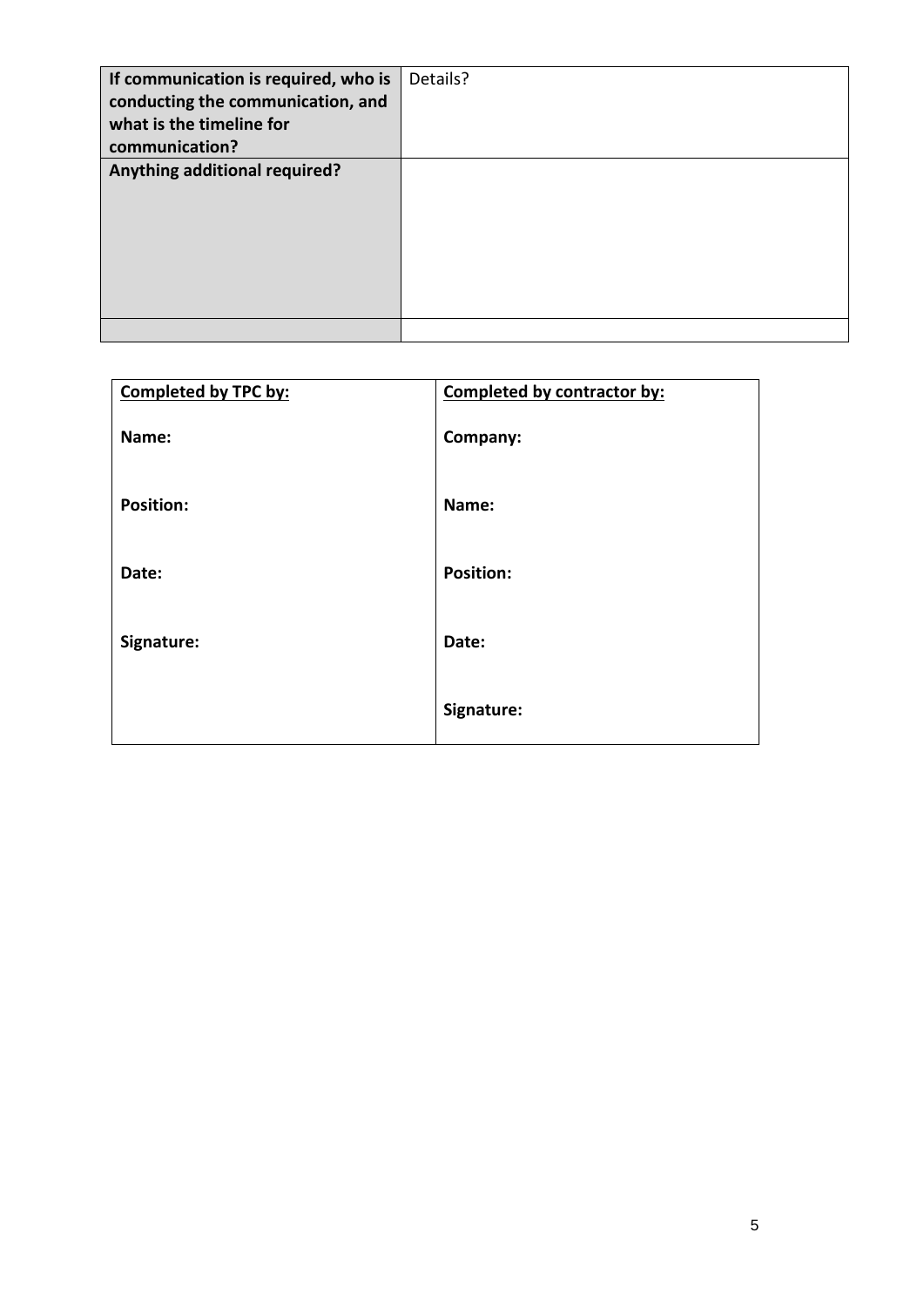Appendix 1: Method Statement

# **Method Statement**

| Reference | <b>Revision No.</b> | <b>Issue Date</b> | Authorised By |
|-----------|---------------------|-------------------|---------------|
|           |                     |                   |               |

#### **Client**

#### **Site Location**

## **Scope of Works**

| <b>Key Personnel</b> |  |
|----------------------|--|

| Name / Position | Company / Location | Telephone / Email |
|-----------------|--------------------|-------------------|
|                 |                    |                   |
|                 |                    |                   |
|                 |                    |                   |
|                 |                    |                   |
|                 |                    |                   |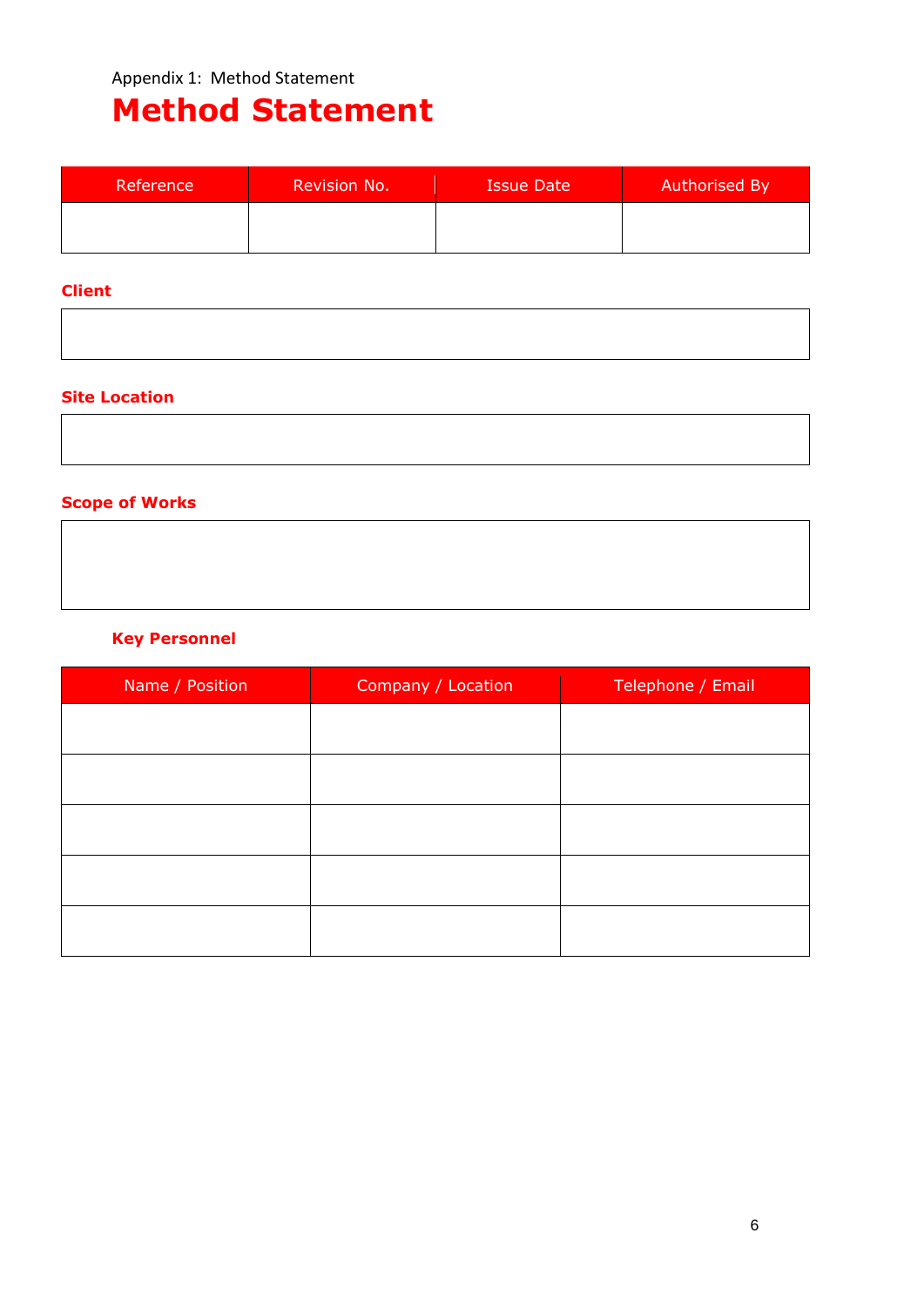## **Substances and Materials**

#### **Site Access**

## **Deliveries / Storage / Waste**

#### **Welfare Provision**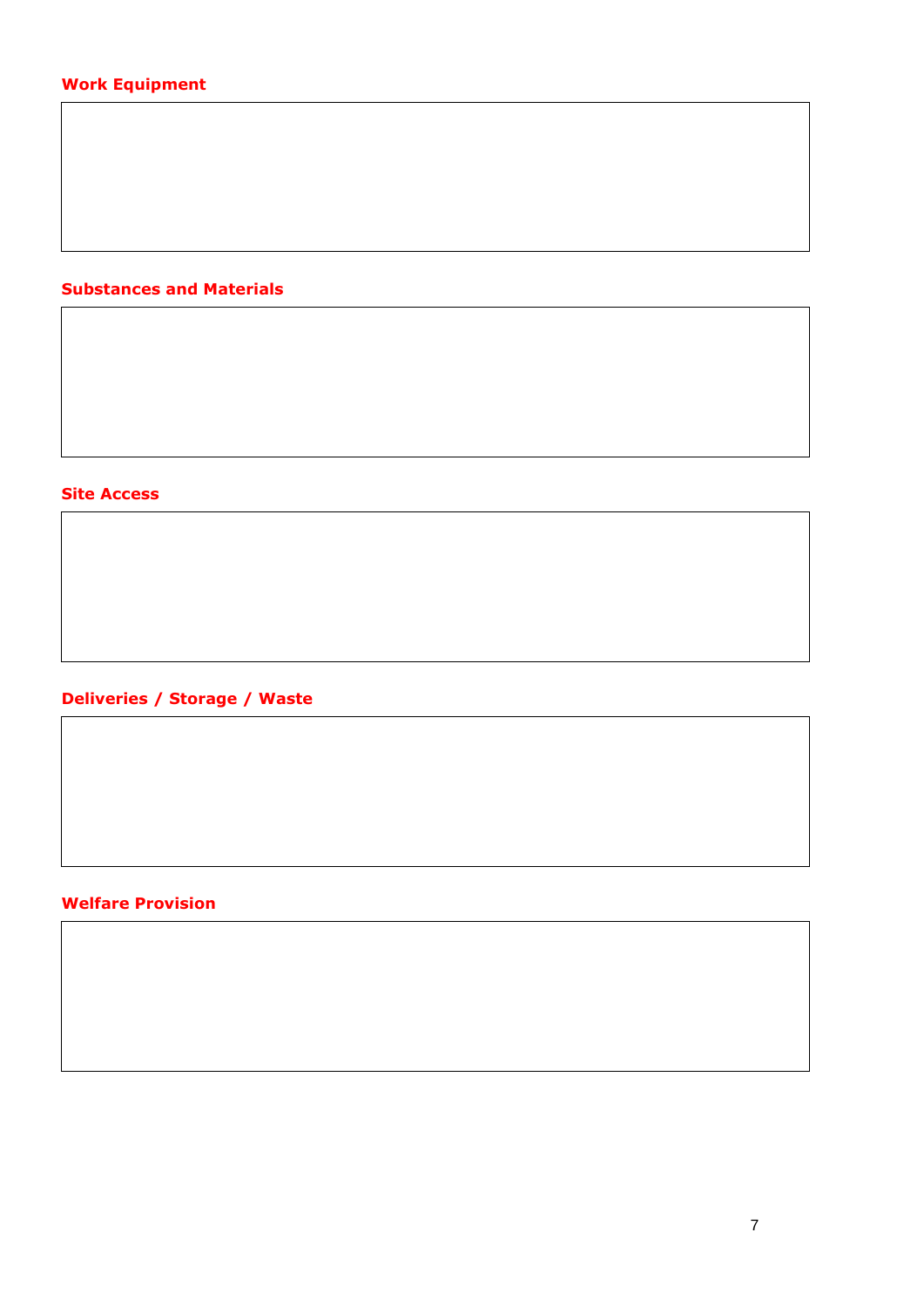#### **Risk Assessments**

| Reference | Title |
|-----------|-------|
|           |       |
|           |       |
|           |       |
|           |       |
|           |       |

## **Site Specific Hazards**

| <b>Hazard</b> | <b>Control Measure</b> |
|---------------|------------------------|
|               |                        |
|               |                        |
|               |                        |
|               |                        |
|               |                        |
|               |                        |

## **Sequence of Works**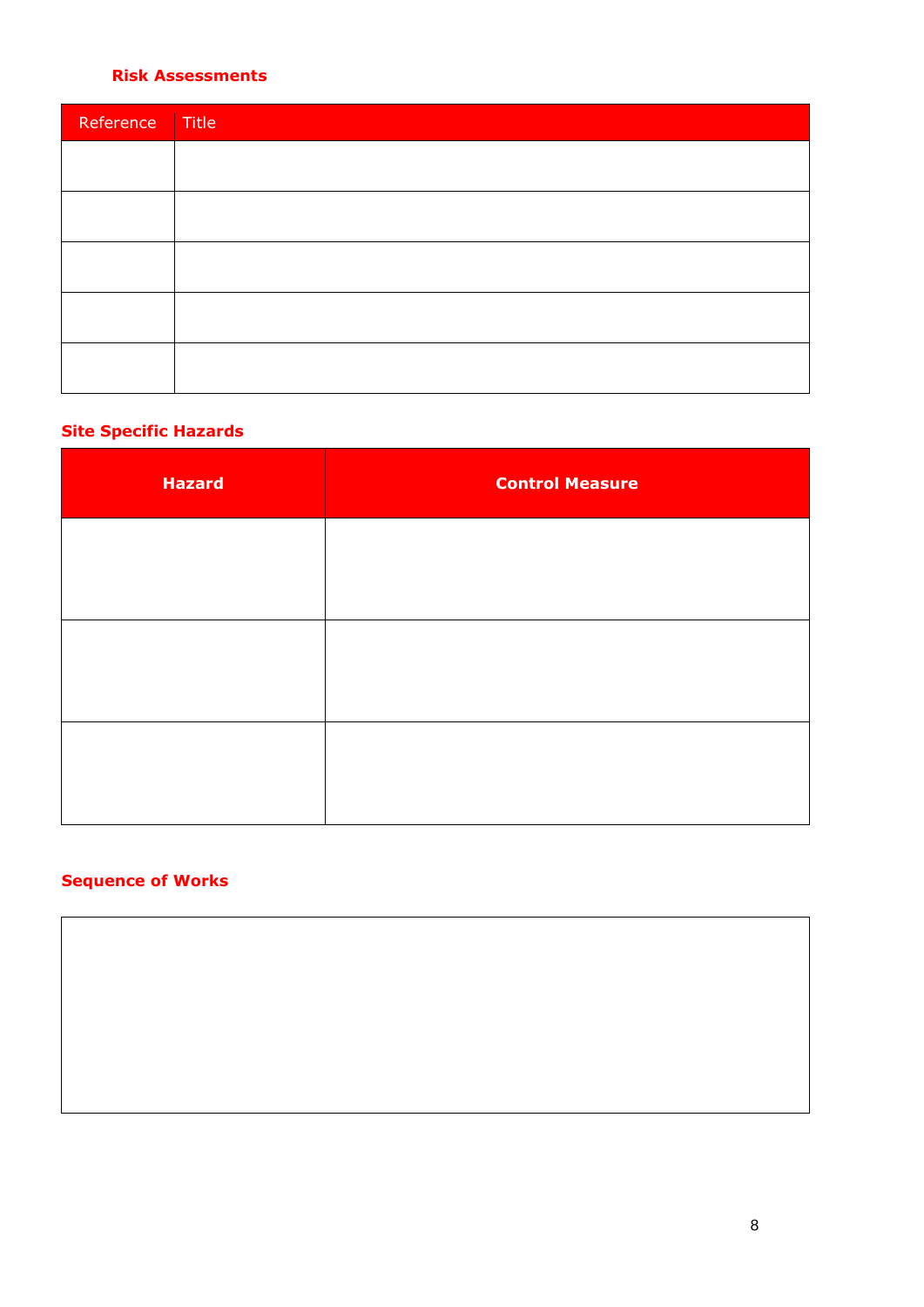## **Personal Protective Equipment**

#### **Protection of Public**

### **Monitoring and Inspection**

## **Emergency Arrangements**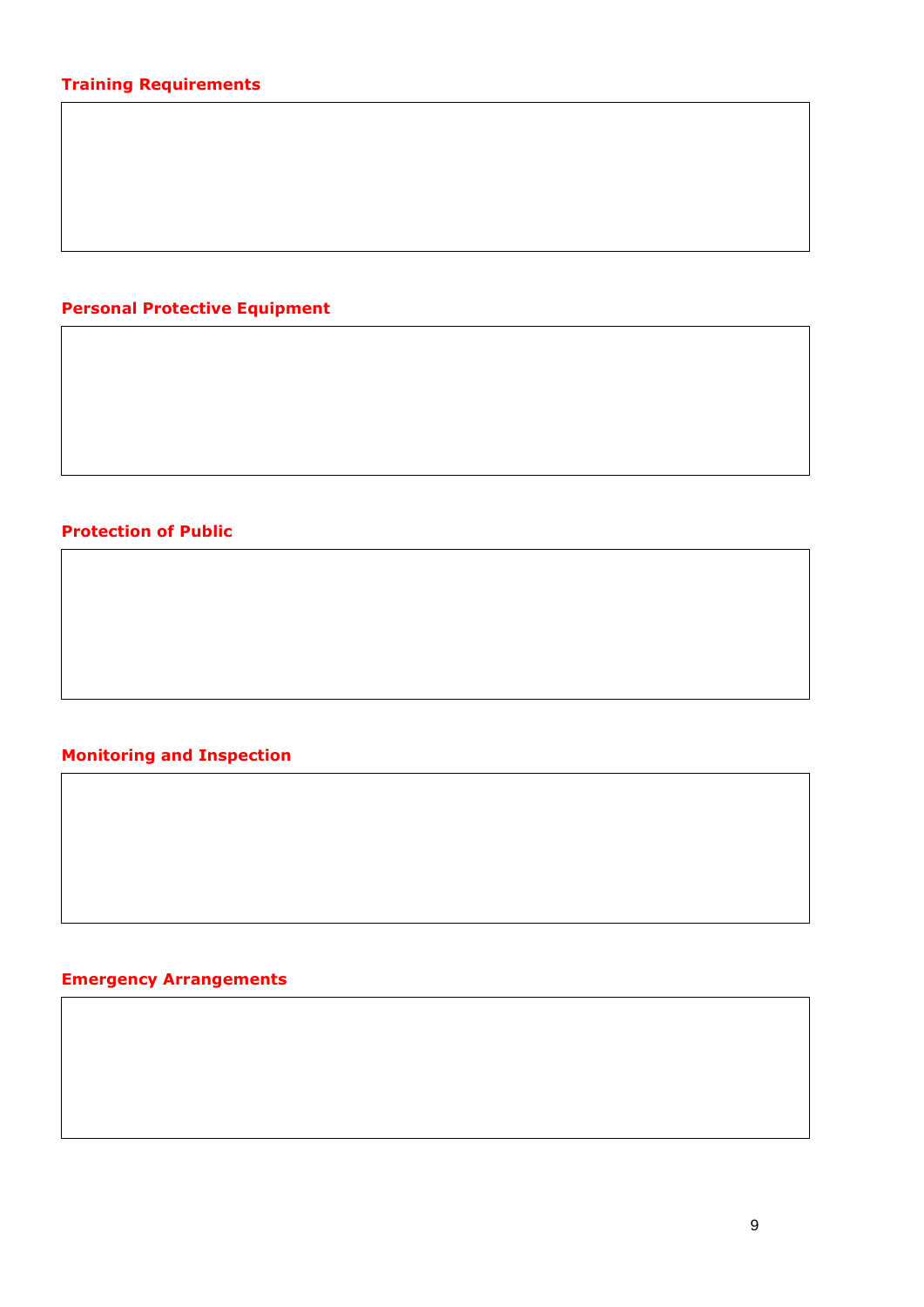## **Hazard Identification and Risk Control** (Supplementary to Risk Assessments)

| <b>Process</b>                                                  | <b>Hazard Identification</b>                                                                                   | <b>Risk Control Measures</b>                                                                                                                                                                                                                                |
|-----------------------------------------------------------------|----------------------------------------------------------------------------------------------------------------|-------------------------------------------------------------------------------------------------------------------------------------------------------------------------------------------------------------------------------------------------------------|
| Arrival to site and<br>Positioning Vehicle                      | Other traffic<br>Pedestrians (Children / Disabled /<br>Elderly)                                                | Park in manner to minimise risk of traffic accidents<br>Use barriers and / or warning signs if necessary -<br>or Position 'banksman' (person to warn of danger).                                                                                            |
| Site Emergency<br>Procedures                                    | Unawareness of procedures &<br>provisions on site                                                              | Check / Sign in with Site Office / Representative<br>Familiarise with Emergency & First Aid Procedures.                                                                                                                                                     |
| Lone Working                                                    | Different Manual Handling Hazards<br>may apply<br>Emergency & First Aid assistance<br>maybe inaccessible       | Do Not undertake Manual Handling which requires multiple<br>person lift. Maintain contact with the site representative.<br>Seek assistance where required.                                                                                                  |
| Off-load materials and<br>equipment                             | Traffic & Pedestrians (Children /<br>Disabled / Elderly)<br>Lifting / pulling / pushing / bending<br>injuries  | Use barriers / warning signs and / or a 'banksman'<br>Use correct manual handling techniques.                                                                                                                                                               |
| Site set-up                                                     | Intrusion by occupiers / visitors,<br>cables, property damage, Storage of<br>materials and equipment           | Barriers if necessary, trail hoses / cables away from walking<br>areas. Store equipment/materials safely to avoid tripping.<br>Protect area from dust / damage                                                                                              |
| Moving materials &<br>equipment                                 | Lifting / pulling / pushing / bending<br>injuries                                                              | Use correct Manual Handling Techniques & PPE<br>Trained person to use any lifting equipment                                                                                                                                                                 |
| Use of substances                                               | Splashes on skin / in eyes<br>Intruding occupiers / visitors<br>accessing substances                           | Wear overalls, gloves & goggles (as necessary). Secure<br>substances to prevent access by others                                                                                                                                                            |
| Use of hand and power<br>tools                                  | Cuts, abrasions, bruises and loose<br>dust / particles<br>Electric shock / Noise / Vibration                   | Wear overalls, gloves & goggles (as necessary).<br>Use Battery tools where possible. $230 \rightarrow 110$ volt connections<br>to main via RCD & 'PAT' safety tested.<br>Protect area from dust. Noise/Vibration assessed.                                  |
| <b>Electrical Works</b>                                         | Electrocution / Electrical Burns                                                                               | Ensure supply is isolated by Competent Personnel only Use<br>warning signs and/or spotter                                                                                                                                                                   |
| Hot Works                                                       | Burns or Ignition hazard from<br>Plumbing Works, etc                                                           | Follow Hot Works Policy / check with site office /<br>representative                                                                                                                                                                                        |
| Use of Ladders, Steps,<br>Bandstands, Trestles<br>& Scaffolding | Positioning / Erecting<br>Intrusion by occupiers / visitors<br>Over-reaching / falls / falling objects         | Barrier / cordon off area as necessary<br>Select Correct & Safe Height Access Equipment<br>Position / move equipment to prevent over-reaching<br>Ladders / Step Ladders for brief access tasks only<br>Trained & Competent personnel only to work at height |
| Slips/Trips                                                     | Slippery Floor or trailing cables/pipes<br>in work area                                                        | Clean / Clear work area of cables, spilt fluids, etc.<br>Materials / Tools to be stored away from walkways                                                                                                                                                  |
| <b>Exposed Edges</b>                                            | Falls from nearby building edges,<br>pits, holes, etc                                                          | Edge protection to be provided as necessary before work<br>begins                                                                                                                                                                                           |
| Completion and Clearing<br>Site                                 | Intrusion by occupiers / visitors /<br>pedestrians<br>Traffic / Lifting, pulling, pushing,<br>bending injuries | Use 'banksman' or temporarily install<br>additional barriers / Use correct manual handling techniques                                                                                                                                                       |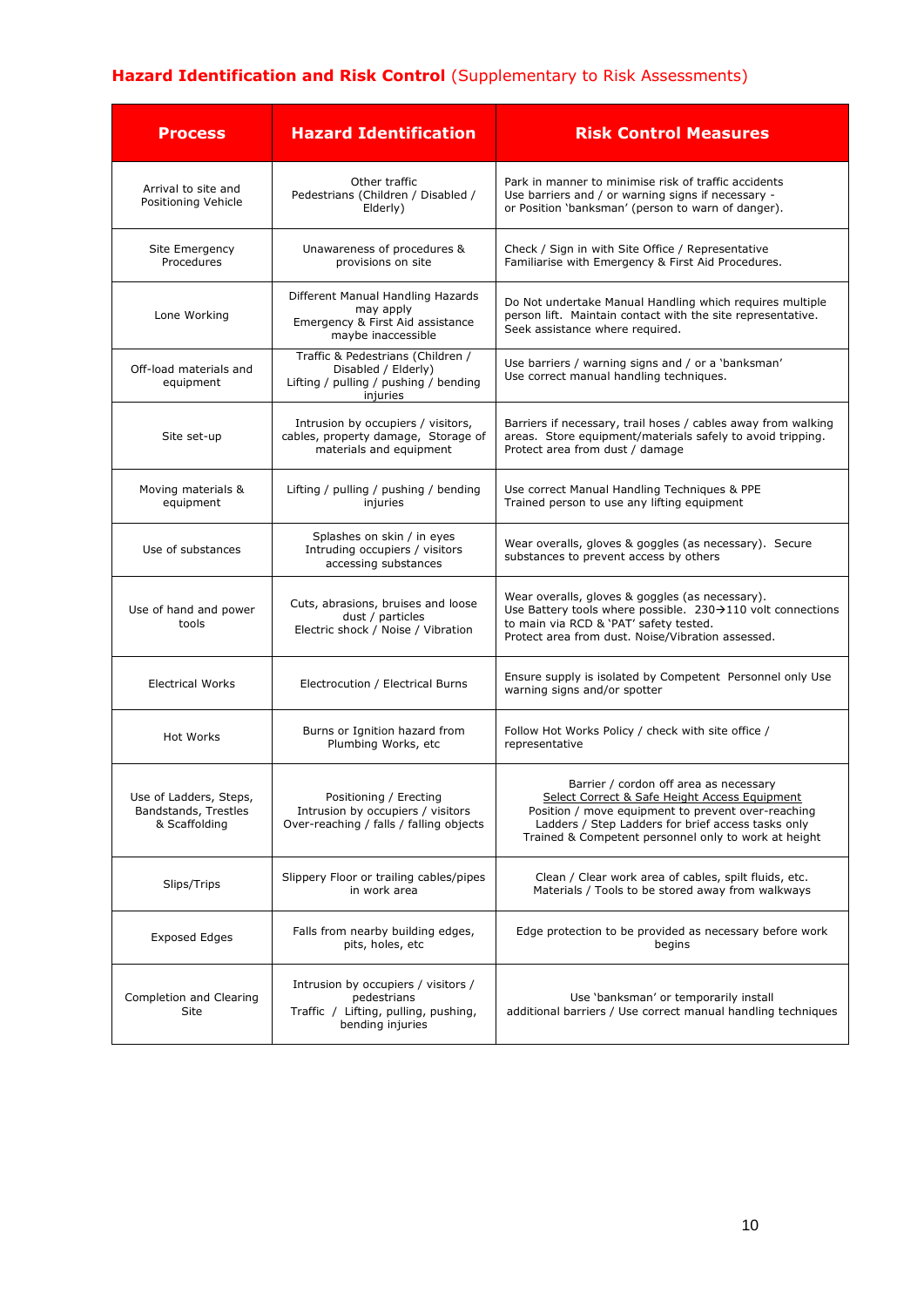# **Briefing Record**

Signing below confirms the method statement and risk assessments have been read and understood, and that all requirements will be complied with. Work is to cease immediately and management informed before any variation.

| Date | Name | Signature |
|------|------|-----------|
|      |      |           |
|      |      |           |
|      |      |           |
|      |      |           |
|      |      |           |
|      |      |           |
|      |      |           |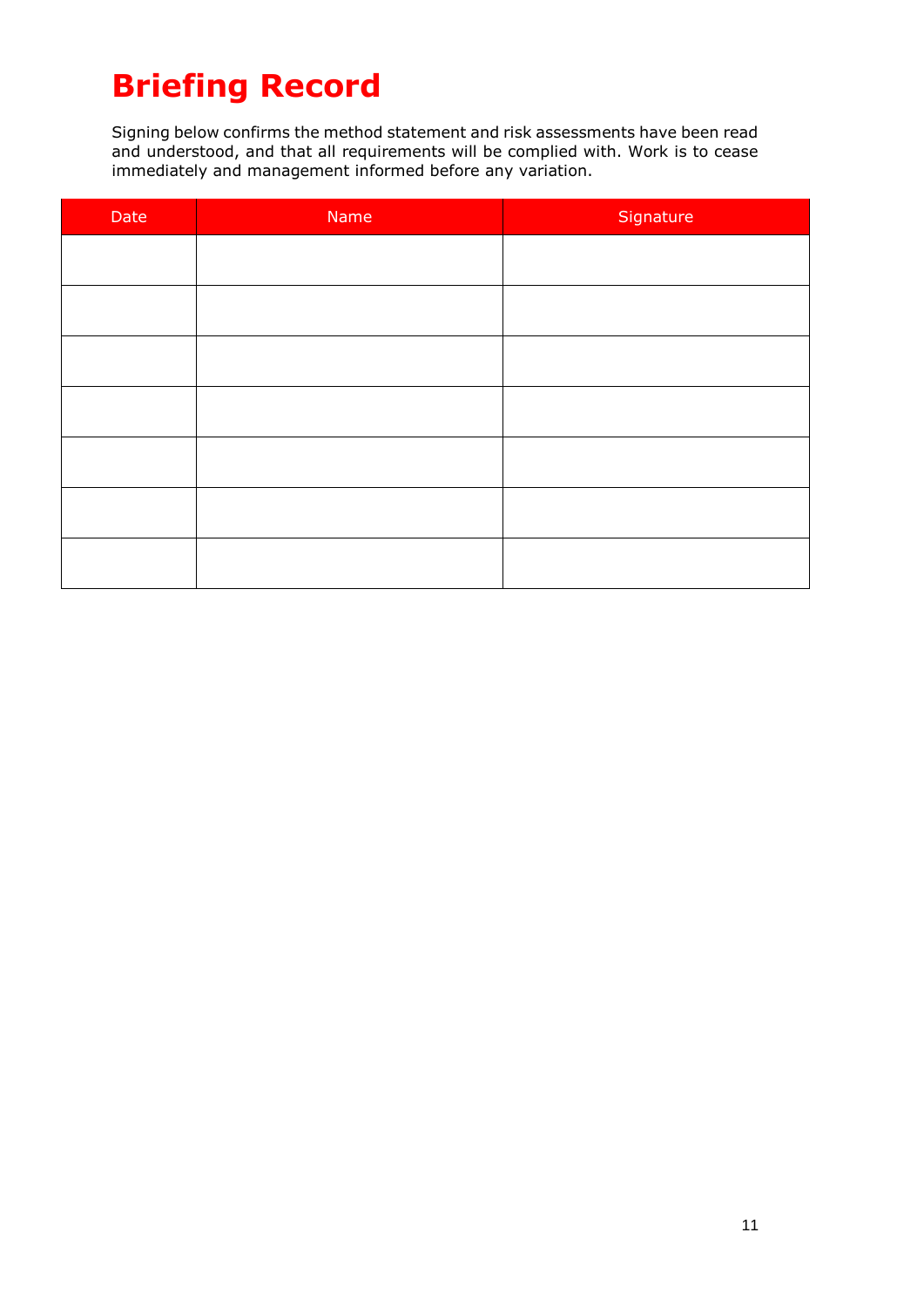## Appendix 2: Risk Assessment

## **Risk Assessment**

| Date of<br>assessment:                    | <b>Assessors name:</b> | <b>Unique Risk</b><br><b>Assessment No:</b> |  |
|-------------------------------------------|------------------------|---------------------------------------------|--|
| <b>Description of</b><br><b>Activity:</b> |                        |                                             |  |
| Location:                                 |                        |                                             |  |
| People at<br>Risk:                        |                        |                                             |  |
| <b>Review date:</b>                       |                        |                                             |  |

| <b>Significant</b><br><b>Hazards</b> | <b>Control Measures in</b><br>place to control the<br>risk | <b>Risk Rating</b><br>(H, M, L) | <b>Additional Control</b><br><b>Measures required</b> | <b>Date</b><br>Completed/<br><b>Escalated</b> | Re-assessed<br><b>Risk Rating</b><br>(H, M, L) |
|--------------------------------------|------------------------------------------------------------|---------------------------------|-------------------------------------------------------|-----------------------------------------------|------------------------------------------------|
|                                      | $\bullet$                                                  |                                 | $\bullet$                                             |                                               | L                                              |
|                                      | $\bullet$                                                  |                                 | $\bullet$                                             |                                               | L                                              |
|                                      | $\bullet$                                                  |                                 |                                                       |                                               | L                                              |
|                                      | $\bullet$                                                  |                                 |                                                       |                                               | L                                              |
|                                      | $\bullet$                                                  |                                 | $\bullet$                                             |                                               | L                                              |
|                                      | $\bullet$                                                  |                                 | $\bullet$                                             |                                               | $\mathsf{L}$                                   |
|                                      | $\bullet$                                                  |                                 | $\bullet$                                             |                                               | $\mathsf{L}$                                   |
|                                      | $\bullet$                                                  |                                 | $\bullet$                                             |                                               | L                                              |
|                                      | $\bullet$                                                  |                                 | $\bullet$                                             |                                               | $\mathbf{I}$                                   |